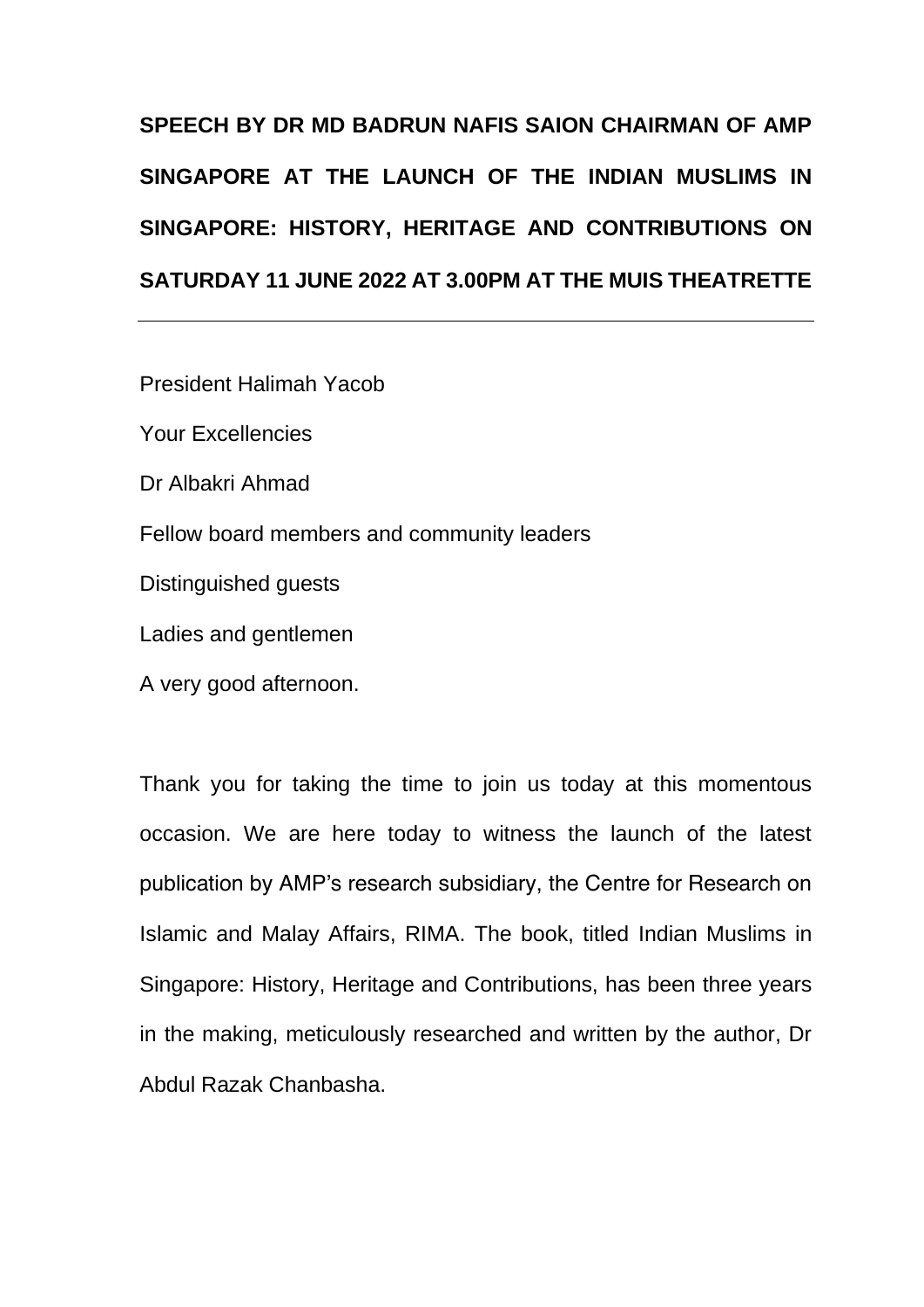Dr Razak is someone who needs no introduction. He's been active in the community since 1983, first with Darul Arqam. He was also one of the activists that led the formation of AMP in 1991 and remained a member of the Board until 2009. He also chaired the Board of AMP's education subsidiary, MERCU Learning Point, and RIMA. He is currently serving in the Board of RIMA as well.

Like many of the luminaries featured in the book, Dr Razak's contributions to the community are not limited to just one, single organisation. He has served in MUIS and currently, in Warees Investments.

For his contributions to the community, he was awarded the Pingat Bakti Masyarakat and appointed Justice of the Peace. Dr Razak's list of achievements continue beyond the world of activism. He has a doctorate in Physics and is the Technical Director of A R C Sciences, a company which he started that specialises in nanoscience in the field of surface nano analysis and thin film growth.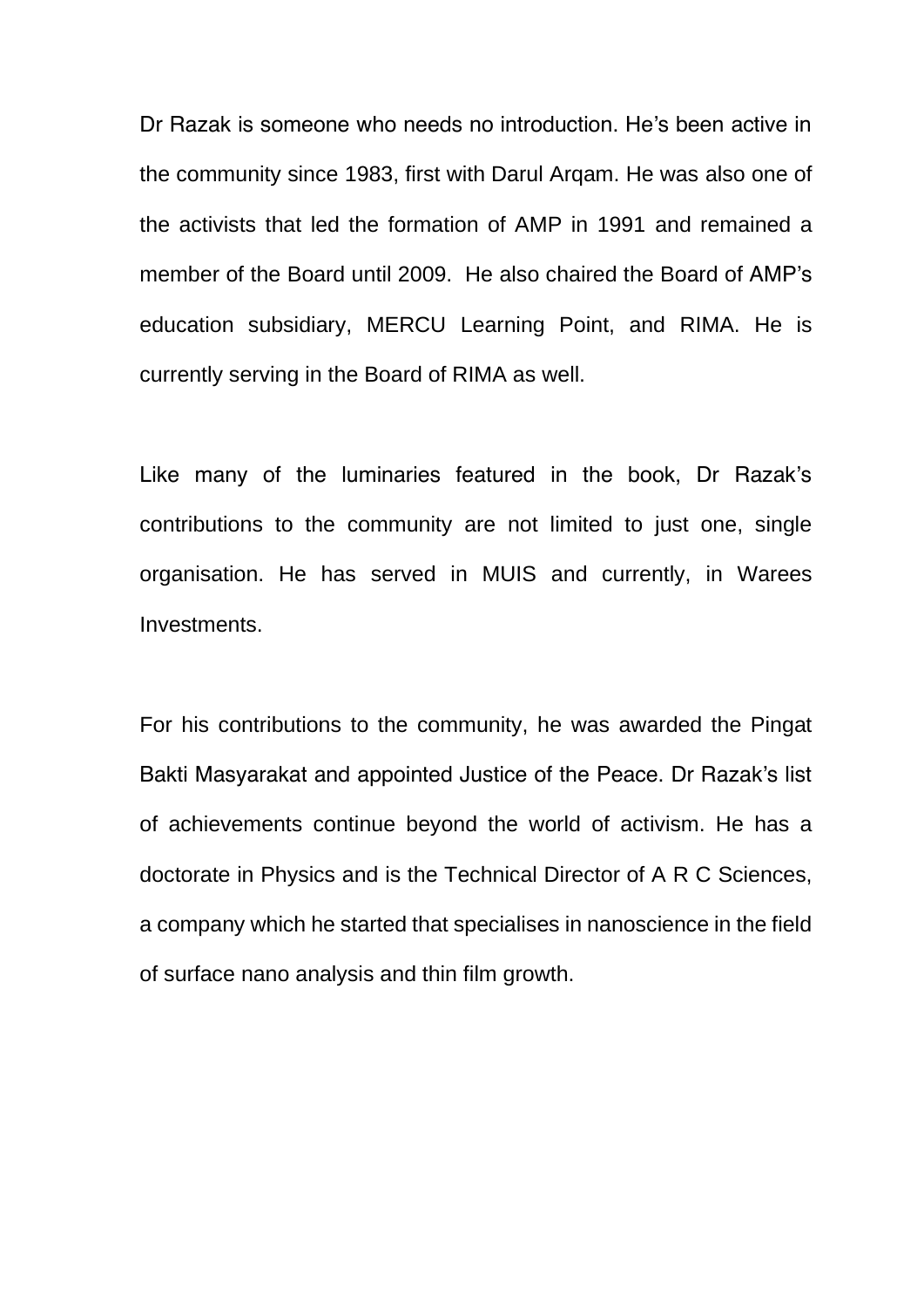Dr Razak has always been passionate about the Muslim community here, as can be seen by his involvement in the various Muslim organisations. So, it is fitting that he embarked on this project to trace the history, heritage and contributions of Indian Muslims who have made a mark in the community here. Thus far, there haven't been many books published on the Indian Muslim community, so this book will certainly be a good starting point for further research on the community in the future.

This book would have not been possible without the hard work of the research analysts and administrative staff support team in RIMA. As the research subsidiary of AMP, RIMA plays an important role in conducting research on the Muslim community here. Their research not only includes that which involve bread-and-butter issues, like employment, education, and social mobility, but also historical research such as this book. In fact, about 16 years ago, they published a book that traces the history of Malay Muslims in Singapore from 1819 to our independence. As such, this book, which looks at the history of the Indian Muslim community was a natural extension of the earlier book.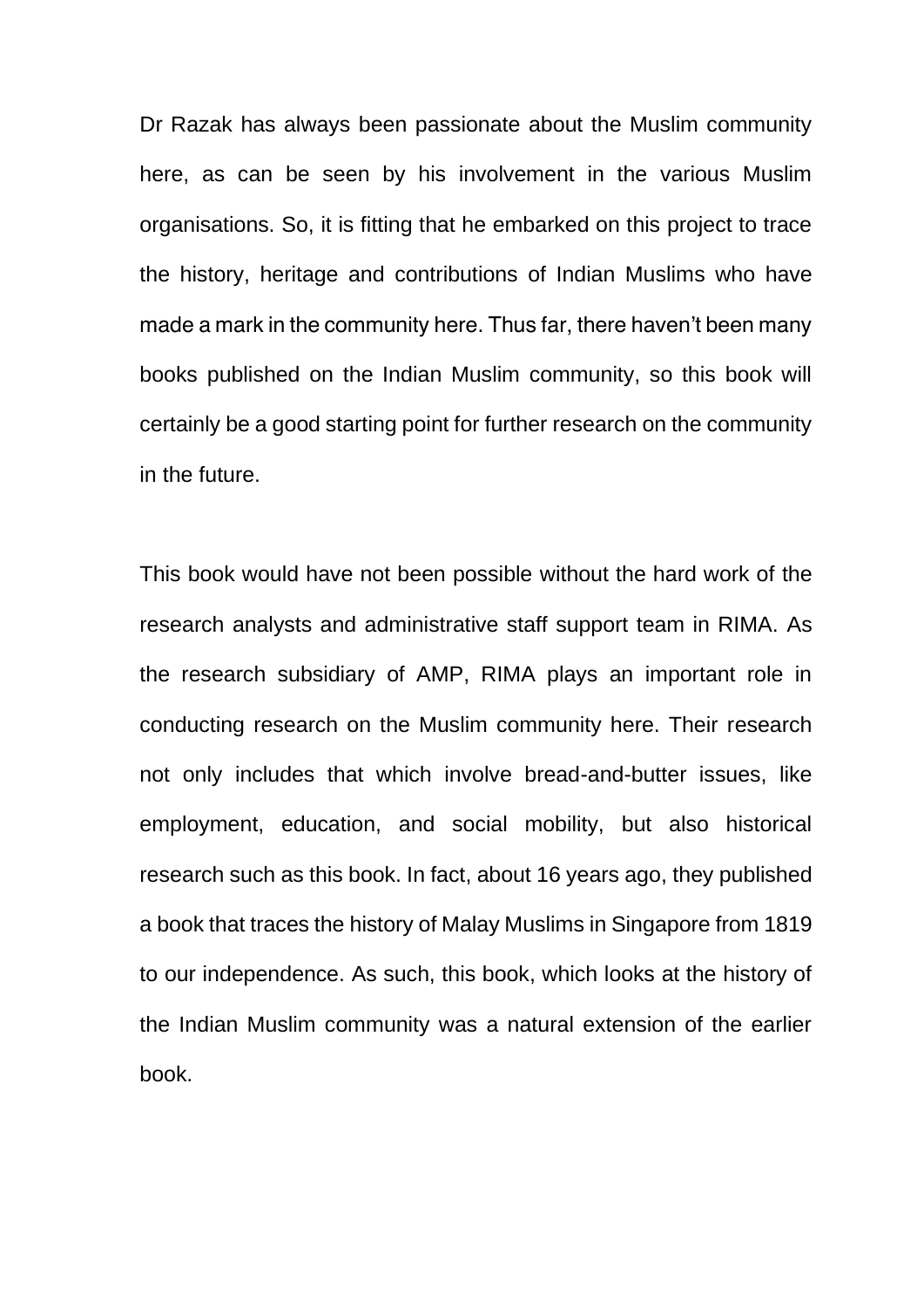Ladies and gentlemen.

When we talk about the Muslim community, there are some who immediately think of Malays. However, we know that the Muslim community is made up of a beautiful diversity of cultures and races. Although the Indians may not form the majority of Muslims in Singapore, their role and contributions are far greater than their numbers. They have played important roles and contributed immensely to the economic and social development of the Muslim community here.

In AMP, many of our generous donors and volunteers are from the Indian Muslim community. In fact, some of our biggest donors are of Indian heritage. Similarly, the beneficiaries of our programmes are not just Malay Muslims, but also those from different ethnic groups, including Indians.

One such beneficiary is Mdm Shariffa Mohamed. Mdm Shariffa was a participant of our Micro Business programme. The programme equips those from a low-income background with trade, business and IT skills so they can start a business on a small scale.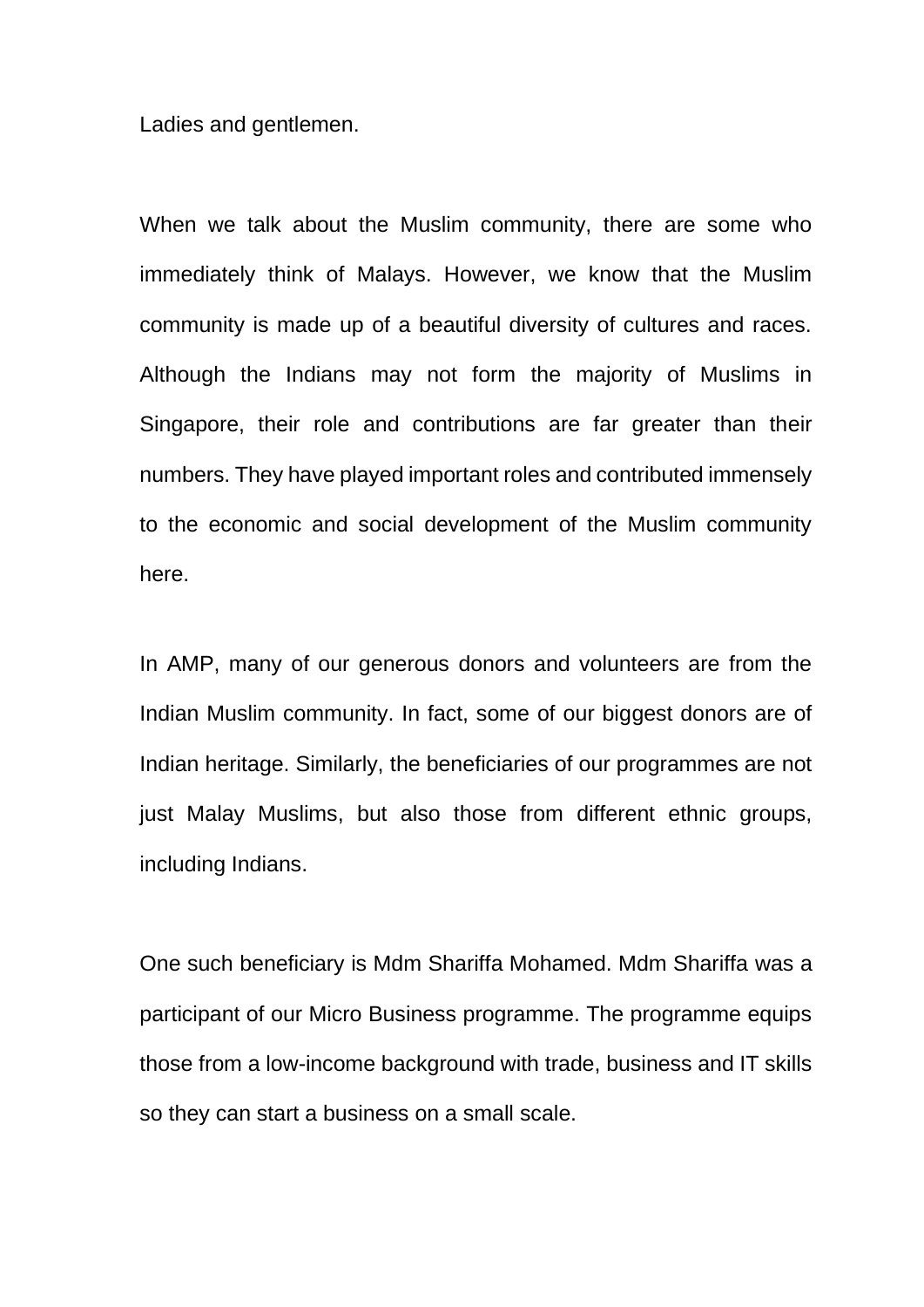Through the years, we have seen many success stories come out of this programme, including Mdm Shariffa, who started out by selling *putu mayam* and *murukku* from home. After going through the programme, she successfully secured a hawker stall at Redhill Lane Food Centre. She now sells crowd favourites such as *puri*, *idli* and *appam* at her stall. She participated in our inaugural charity bake sale last year by making *murukku* as a way of giving back to the community.

It is important that when we progress as a community, we progress together as one, regardless of our race, because beyond our race, it is our identity as Muslims that bond us as a community. And as Muslims, we should band together to support each other, including those who may be from other ethnic groups.

This is an opportune time to announce that in conjunction with the launch of this book, AMP has embarked on a special fund raising drive to raise funds for the Indian Muslim community. To date, we have raised more than \$250,000. Apart from AMP, the funds raised will also be disbursed to Education Trust Fund ETF, Singapore Indian Development Association SINDA, and seven mosques that primarily serve the Indian Muslim community – Abdul Gafoor, Al-Abrar, Angullia, Bencoolen, Jamae Chulia, Malabar and Moulana Mohd Ali Mosque.